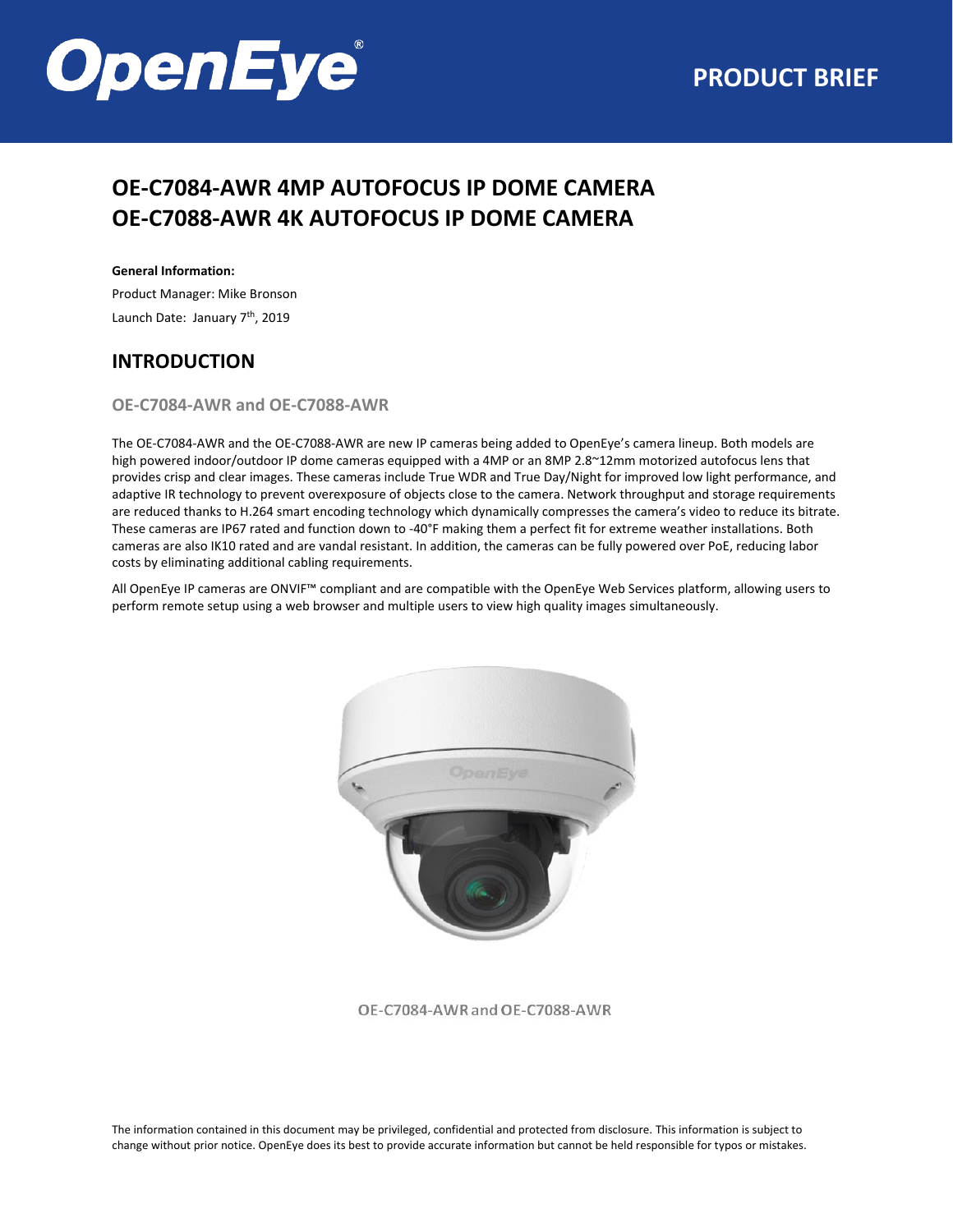#### **SUMMARY**

- 4K (8MP) and 4MP domes available
- True WDR and Day/Night functionality
- 2.8~12mm 4X Optical Zoom Motorized Autofocus Lens
- IP67 rated for outdoor installation
- IK10 rated for vandal resistant protection
- Adaptive IR prevents image wash out
- H.264 with smart compression technology

# **VALUE PROPOSITION**

OpenEye is releasing two new high-powered dome cameras: an indoor/outdoor 4MP autofocus dome and an indoor/outdoor 4K (8MP) autofocus dome. The OE-C7088-AWR is the first 4K dome offered by OpenEye. These models provide improved image quality, lower video transmission bitrates, and longer focal range; all at an affordable price point.

# **CUSTOMER NEED, FEATURE FUNCTION, VALUE VS. ALTERNATIVE**

| <b>Customer need</b>                                                                                                                                                                                     | Feature / Function                                                                                                                                                                                                                                                                                                                         | Value vs. next best alternative                                                                                                                                                                                                                                                                                |  |
|----------------------------------------------------------------------------------------------------------------------------------------------------------------------------------------------------------|--------------------------------------------------------------------------------------------------------------------------------------------------------------------------------------------------------------------------------------------------------------------------------------------------------------------------------------------|----------------------------------------------------------------------------------------------------------------------------------------------------------------------------------------------------------------------------------------------------------------------------------------------------------------|--|
| Greater image detail: End-users want<br>to see more detail in high contrast<br>scenes with areas that are very bright<br>and others areas that are in shadow<br>(outdoor scenes with heavy<br>shadowing) | Improved WDR: Takes high contrast<br>scenes and average the highs and lows<br>to produce an image where greater<br>detail is visible.<br><b>4K resolution: Increased resolution</b><br>gives end users greater image quality<br>and the ability to see more without a<br>significant price increase.                                       | Value: True WDR in a powerful low-<br>cost camera with up to 4K resolution<br>Next best alternative: Digital WDR<br>which is not capable of adjusting for as<br>much contrast in a scene. Lower<br>resolutions that cannot produce as<br>much detail.                                                          |  |
| Clear video in low light: End-Users<br>want clear video in scenes with no or<br>low light regardless of a subject's<br>location in the scene (close or far).                                             | <b>Adaptive IR: Illuminates a scene using</b><br>invisible infrared light even when no or<br>low visible light is present. The<br>adaptive part of the technology adjusts<br>the IR output so if an object is closer to<br>the camera it does not get over<br>illuminated and washed out, or look<br>bright white, with no detail visible. | Value: Provides a clear image in low<br>light situations without IR wash out.<br>Next best alternative: Standard IR<br>(without proper tuning) can wash out<br>the center of the image. This can result<br>in an unusable image.                                                                               |  |
| Cost effective pricing / high value:<br>Channel partners want cost effective<br>high-quality product to sell against<br>competitors' low-cost camera<br>offerings.                                       | Cost effective pricing with a full<br>feature set: Cost effective price point<br>in a small form factor feature rich<br>package that includes Adaptive IR, True<br>WDR, IP67/IK10, BNC spot out, Alarm<br>and Audio I/O, and Smart Compression.                                                                                            | Value: A cost effective price point in a<br>feature rich package allows channel<br>partners to compete with the low-cost<br>cameras flooding the market and win<br>more bids.<br>Next best alternative: Mass market IP<br>cameras identical to those being sold<br>by their competition and online<br>vendors. |  |
| Improved mobile performance: End-<br>users want better performance when<br>viewing video remotely, even in<br>environments with poor network<br>performance.                                             | H.264 with smart compression<br>technology: Reduces the bitrate of<br>video data transmitted from the<br>camera.                                                                                                                                                                                                                           | Value: Smaller camera bitrates reduce<br>network loads which can improve<br>remote viewing performance in<br>bandwidth restricted environments.<br>Next best alternative: A camera with<br>standard compression and weaker<br>remote performance.                                                              |  |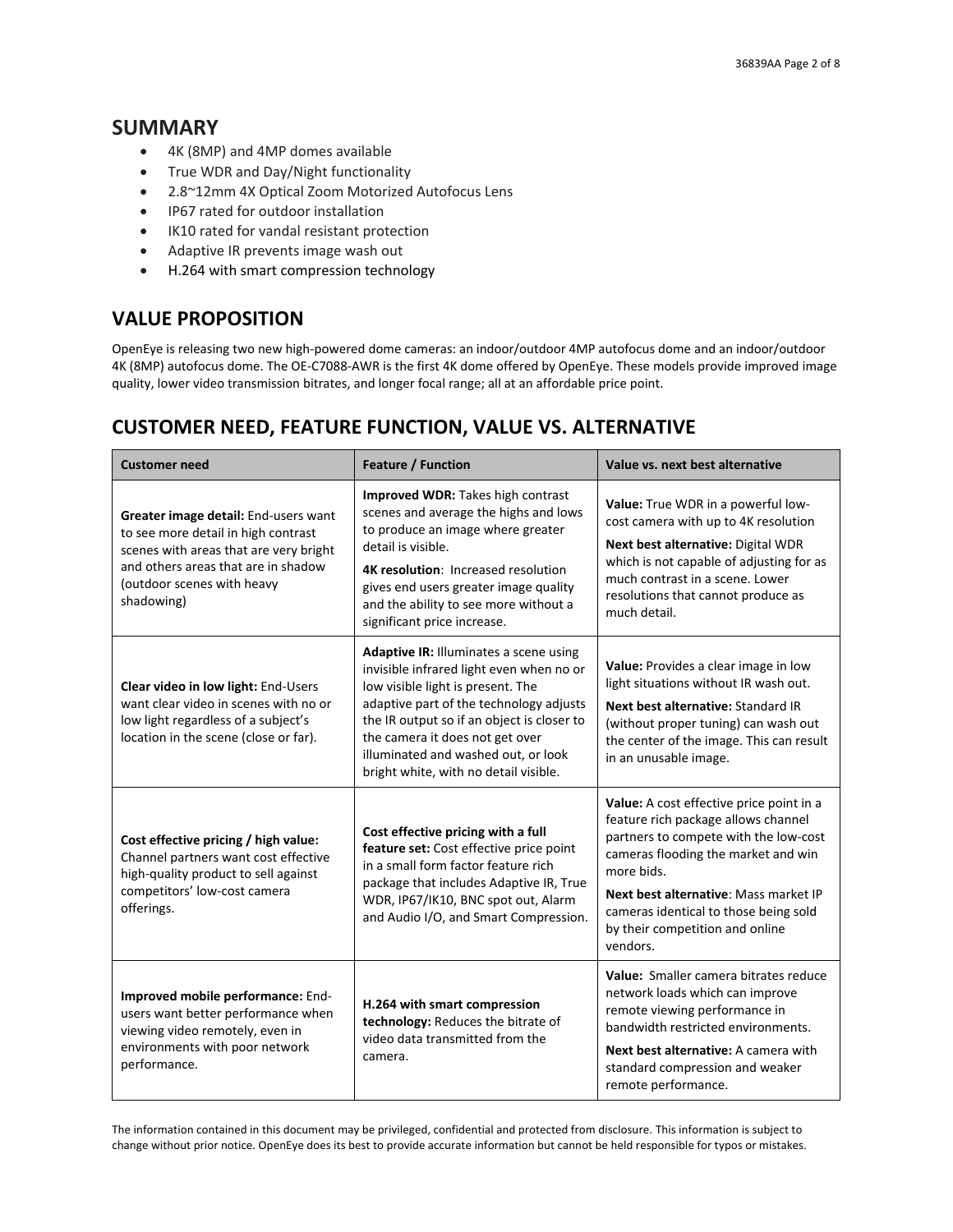#### **COMPARISON CHART**

Below is the comparison of the OE-C7084-AWR, OE-C7088-AWR, OE-C7094-AWR, OE-C7098-AWR, and the OE-C7564-AWR. All are current generation cameras.

| <b>Model</b>                           | <b>OE-7084-AWR</b>               | <b>OE-C7088-AWR</b>                 | <b>OE-7094-AWR</b>                  | <b>OE-C7098-AWR</b>                 | <b>OE-C7564-AWR</b>               |
|----------------------------------------|----------------------------------|-------------------------------------|-------------------------------------|-------------------------------------|-----------------------------------|
| <b>Resolution</b>                      | 4MP                              | 8MP                                 | 4MP                                 | 8MP                                 | 4MP                               |
| <b>Housing</b>                         | Dome                             | Dome                                | <b>Bullet</b>                       | <b>Bullet</b>                       | Dome                              |
| <b>Smart Compression</b>               | Yes                              | Yes                                 | Yes                                 | Yes                                 | Yes                               |
| <b>True WDR</b>                        | Yes                              | Yes                                 | Yes                                 | Yes                                 | Yes                               |
| Lens                                   | 2.8mm ~ 12mm, 4X<br>Optical Zoom | $2.8$ mm ~ 12mm, 4X<br>Optical Zoom | $2.8$ mm ~ 12mm,<br>4X Optical Zoom | $2.8$ mm ~ 12mm,<br>4X Optical Zoom | 3mm ~ 9mm, 3X<br>Optical Zoom     |
| <b>Autofocus</b>                       | Yes, Motorized                   | Yes, Motorized                      | Yes, Motorized                      | Yes, Motorized                      | Yes, Motorized                    |
| <b>IP Rating</b>                       | <b>IP67</b>                      | <b>IP67</b>                         | <b>IP67</b>                         | <b>IP67</b>                         | <b>IP66</b>                       |
| <b>Max IR Range</b>                    | 30M                              | 30M                                 | 40M                                 | 40M                                 | 40M                               |
| Heater                                 | Yes (Passive)                    | Yes (Passive)                       | Yes (Passive)                       | Yes (Passive)                       | Yes<br>(Mechanical)               |
| <b>Temperature Range</b>               | $-40^{\circ}$ F ~ 140°F          | $-40^{\circ}$ F ~ 140°F             | $-31^{\circ}$ F ~ 140 $^{\circ}$ F  | $-31^{\circ}$ F ~ 140°F             | w/heater: -58 $\approx$<br>122 °F |
| <b>Input Voltage</b>                   | PoE / 12vDC                      | PoE / 12vDC                         | PoE / 12vDC                         | <b>PoE / 12vDC</b>                  | PoE / 12vDC /<br>24vAC            |
| <b>Power Consumption</b><br>(Over PoE) | 7.2W                             | 8.5W                                | 9W                                  | 9W                                  | 13W                               |
| <b>BNC Out</b>                         | Yes                              | Yes                                 | Yes                                 | Yes                                 | Yes                               |
| <b>Dimensions</b>                      | $5.8'' \times 4.4''$             | $5.8'' \times 4.4''$                | $9.6'' \times 3.8'' \times 2.9''$   | $9.6'' \times 3.8'' \times 2.9''$   | $5.2'' \times 4.6''$              |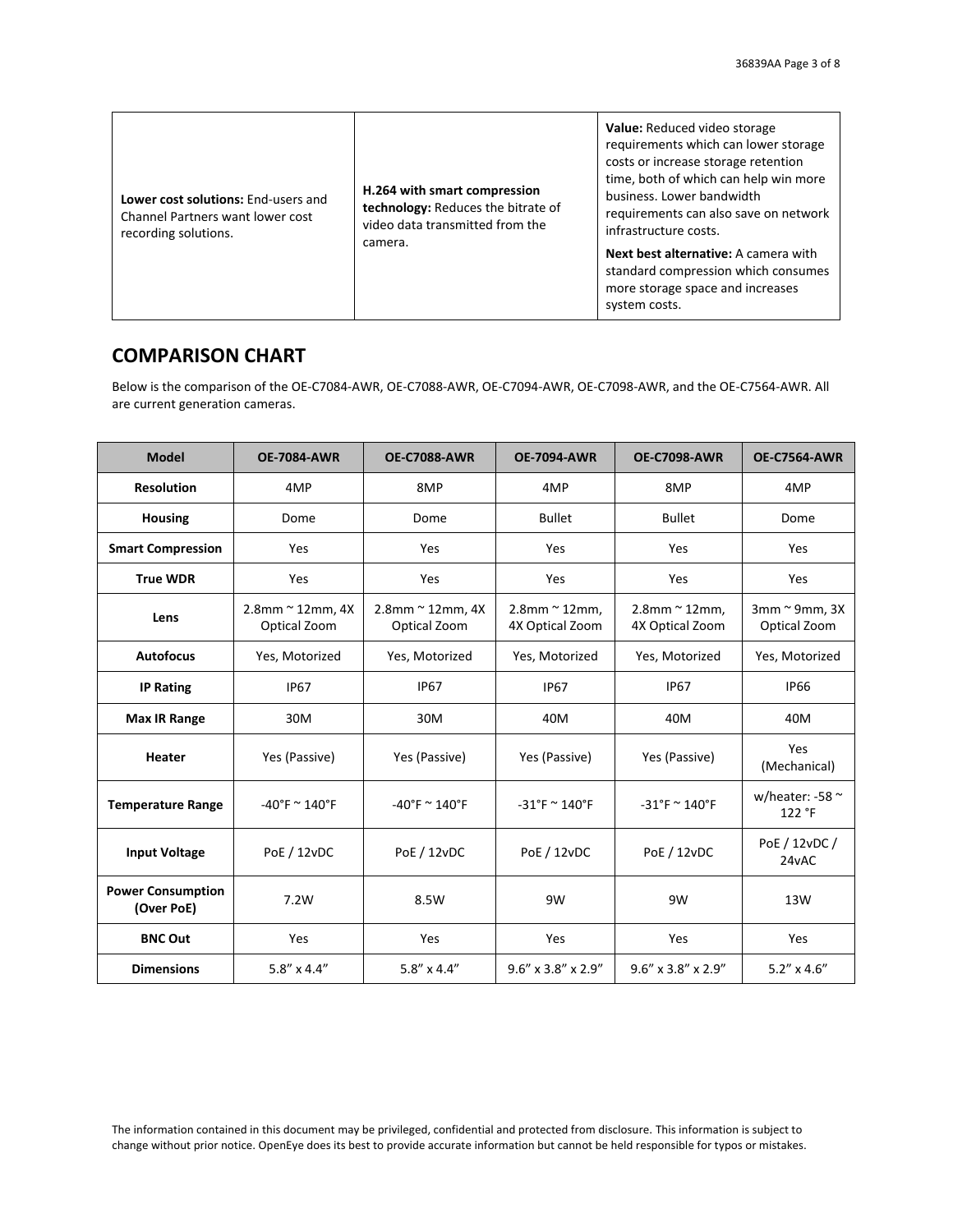#### **LINE DRAWINGS**



# **Waterproof Cable**



|   | <b>Thread lock cap</b> | Rubber "O" ring |
|---|------------------------|-----------------|
|   | Rubber plug            | Camera cable    |
| 3 | RJ45 enclosure         |                 |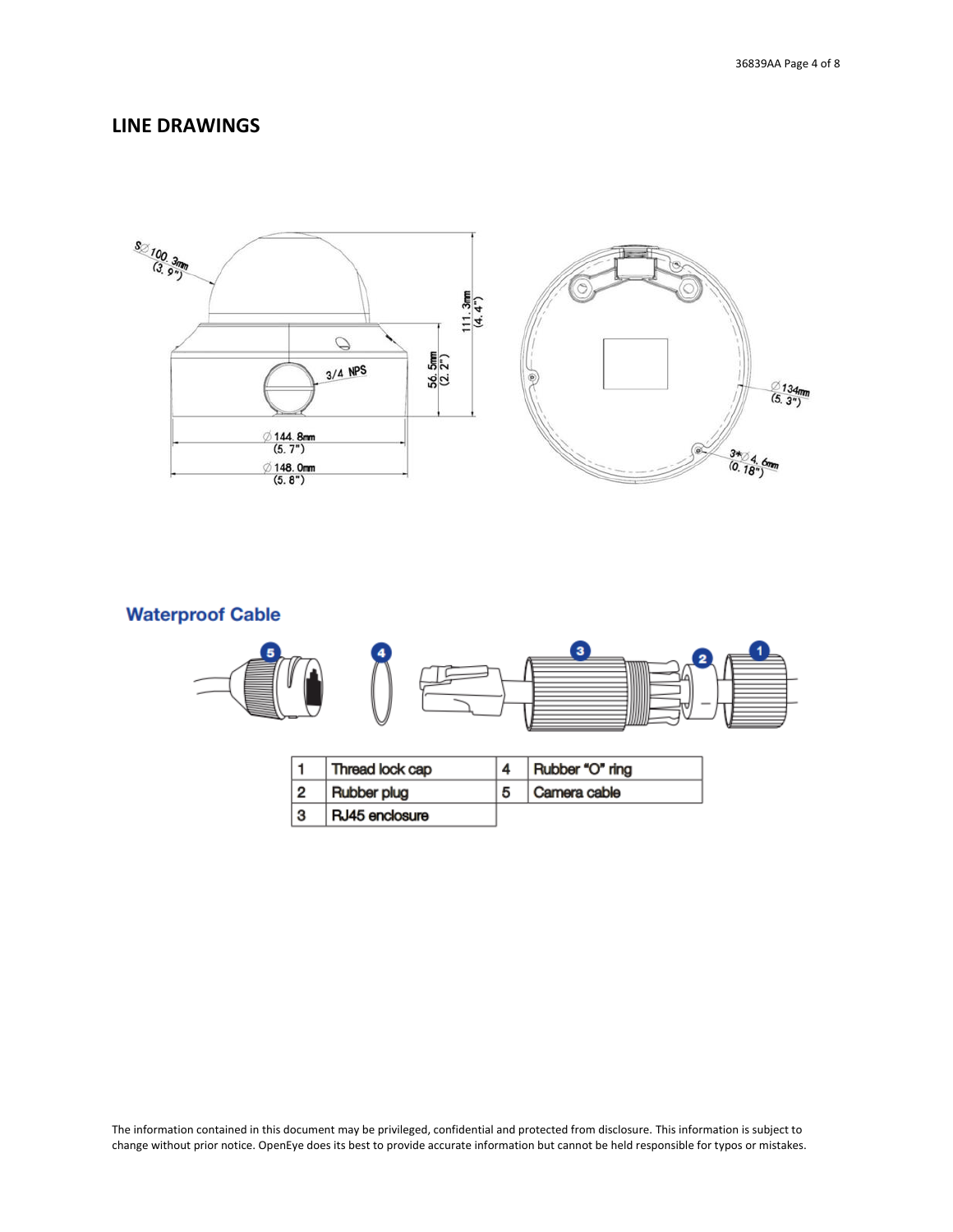#### **CONNECTIONS**



|    | <b>RJ-45</b>  | For network and PoE connections |             |
|----|---------------|---------------------------------|-------------|
| 2  | <b>BNC</b>    | For analog video input          |             |
| 3  | Power (12vDC) | Power connection                |             |
| 4* | Audio In/Out  | Audio Out is reserved           |             |
| 5. | Alarm I/O     | <b>Blue</b>                     | Ground      |
|    |               | <b>Brown</b>                    | Alarm Input |
|    |               | Green                           | Alarm Out - |
|    |               | Orange                          | Alarm Out + |



|  | 1   Reset Button | For defaulting camera to factory<br>settings |
|--|------------------|----------------------------------------------|
|  | 2 SD Card        | SD card for edge storage (128GB)             |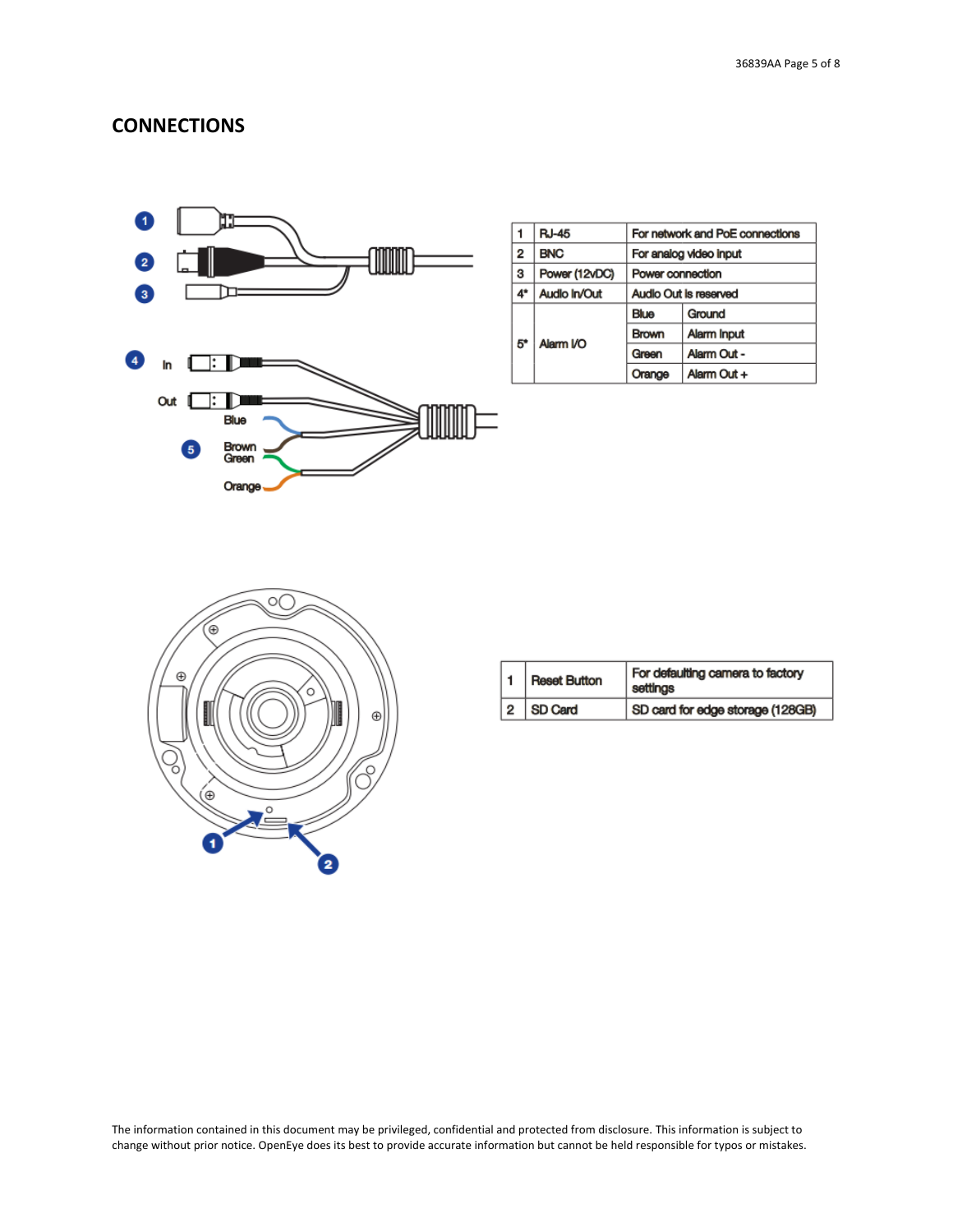### **SPECIFICATIONS**

| <b>CAMERA</b>                   |                                                   |                            |  |  |
|---------------------------------|---------------------------------------------------|----------------------------|--|--|
| <b>Part Number</b>              | <b>OE-C7084-AWR</b>                               | <b>OE-C7088-AWR</b>        |  |  |
| <b>Maximum Resolution</b>       | 4MP                                               | 8MP                        |  |  |
| Lens                            | 2.8~12mm Motorized autofocus lens                 |                            |  |  |
| <b>Image Sensor</b>             |                                                   | 1/2" Progressive Scan CMOS |  |  |
| <b>Video Compression</b>        | H.264 Enhanced, MJPEG                             |                            |  |  |
| <b>Frame Rate</b>               | 25 FPS @ 4MP<br>15 FPS @ 8MP                      |                            |  |  |
| <b>ONVIF</b>                    | Profile S compliant                               |                            |  |  |
| <b>Streaming</b>                | Triple streams (Primary/Secondary/Third)          |                            |  |  |
| <b>Browser Support</b>          | Internet Explorer / Chrome / Firefox / Safari     |                            |  |  |
| Day / Night                     | True Day/Night                                    |                            |  |  |
| <b>Wide Dynamic Range</b>       |                                                   | True Wide Dynamic Range    |  |  |
| <b>Field of View</b>            | 27° (tele)~91° (wide)                             | 47.3° (tele)~114.8° (wide) |  |  |
| Minimum Illumination @ 30IRE    | Color: .05 lux / IR: 0 lux                        | Color: .03 lux / IR: 0 lux |  |  |
| <b>White Balance</b>            | Auto / Manual                                     |                            |  |  |
| <b>Auto White Balance Range</b> | 2700k ~ 8000K                                     |                            |  |  |
| <b>Backlight Compensation</b>   | Yes                                               |                            |  |  |
| <b>Auto Gain Control</b>        | Yes                                               |                            |  |  |
| <b>ENIRONMENTAL</b>             |                                                   |                            |  |  |
| <b>IP Rating</b>                | <b>IP67</b>                                       |                            |  |  |
| <b>Vandal Resistant</b>         | <b>IK10</b>                                       |                            |  |  |
| <b>Operating Temperature</b>    | -40 ~ 140° F (-40 ~ 60° C)                        |                            |  |  |
| <b>UL Listed Product</b>        | Yes                                               |                            |  |  |
| <b>POWER</b>                    |                                                   |                            |  |  |
| <b>Power Consumption</b>        | Max 7.2                                           | Max 8.5W                   |  |  |
| <b>Input Voltage</b>            | <b>PoE / 12vDC</b>                                |                            |  |  |
|                                 | <b>PHYSICAL</b>                                   |                            |  |  |
| <b>IR Range</b>                 | Up to 30M (98ft)                                  |                            |  |  |
| <b>IR LED</b>                   | Auto / LED on / LED off / Smart IR / Light Sensor |                            |  |  |
| Analog Video Out                | 1.0 Vp-p / 75 Ω, BNC                              |                            |  |  |
| Audio In                        | 1 Channel                                         |                            |  |  |
| Alarm In/Out                    | 4 Line Connection                                 |                            |  |  |
| microSD Card Slot               | 128GB                                             |                            |  |  |
| <b>Camera Weight</b>            | 1.7lb (0.75kg)<br>2.0lb (0.92kg)                  |                            |  |  |
| <b>Dimensions</b>               | 5.8" x 4.4" (148mm x 111.3mm)                     |                            |  |  |
| <b>Housing</b>                  | <b>Plastic Housing</b>                            |                            |  |  |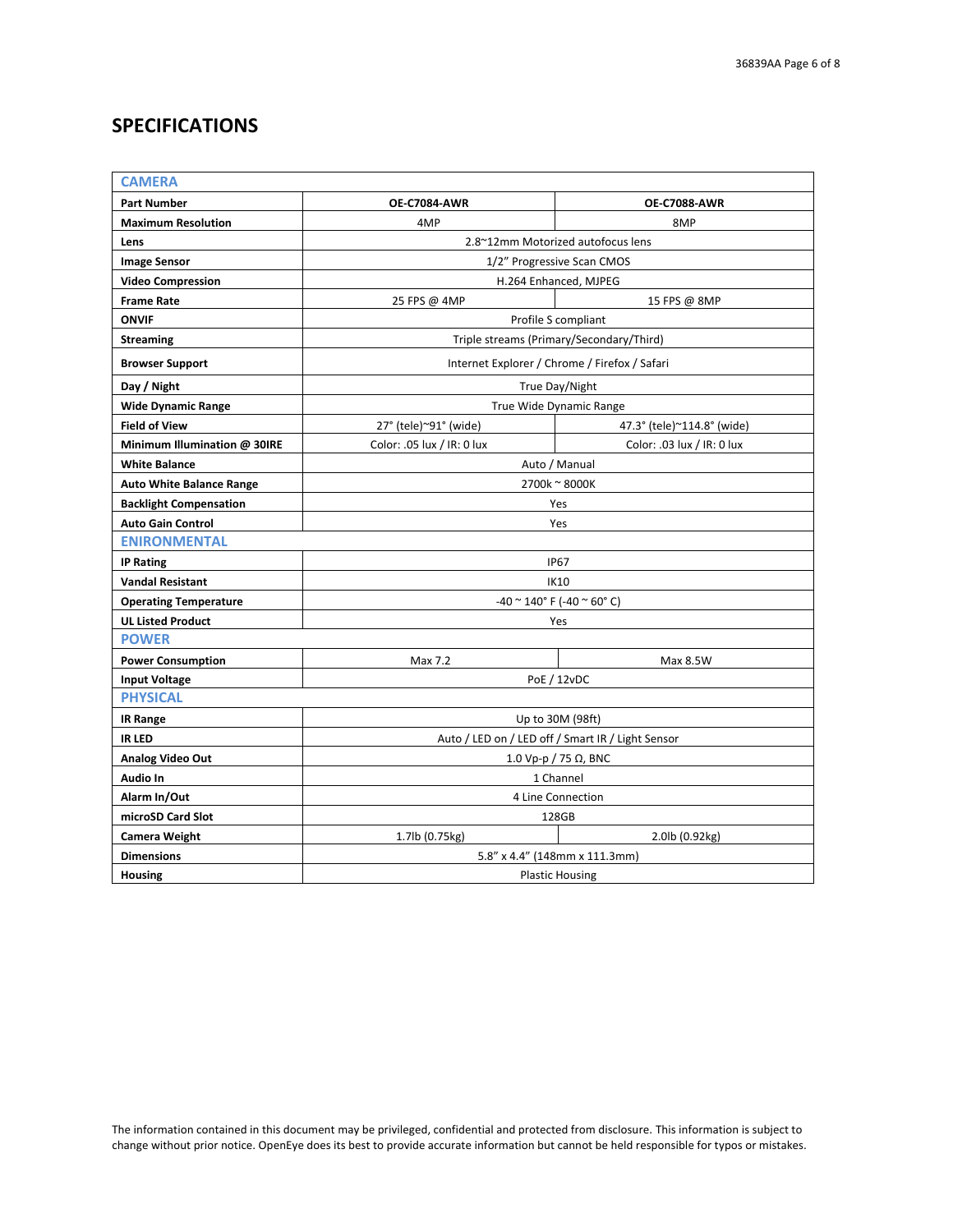#### **ACCESSORIES**